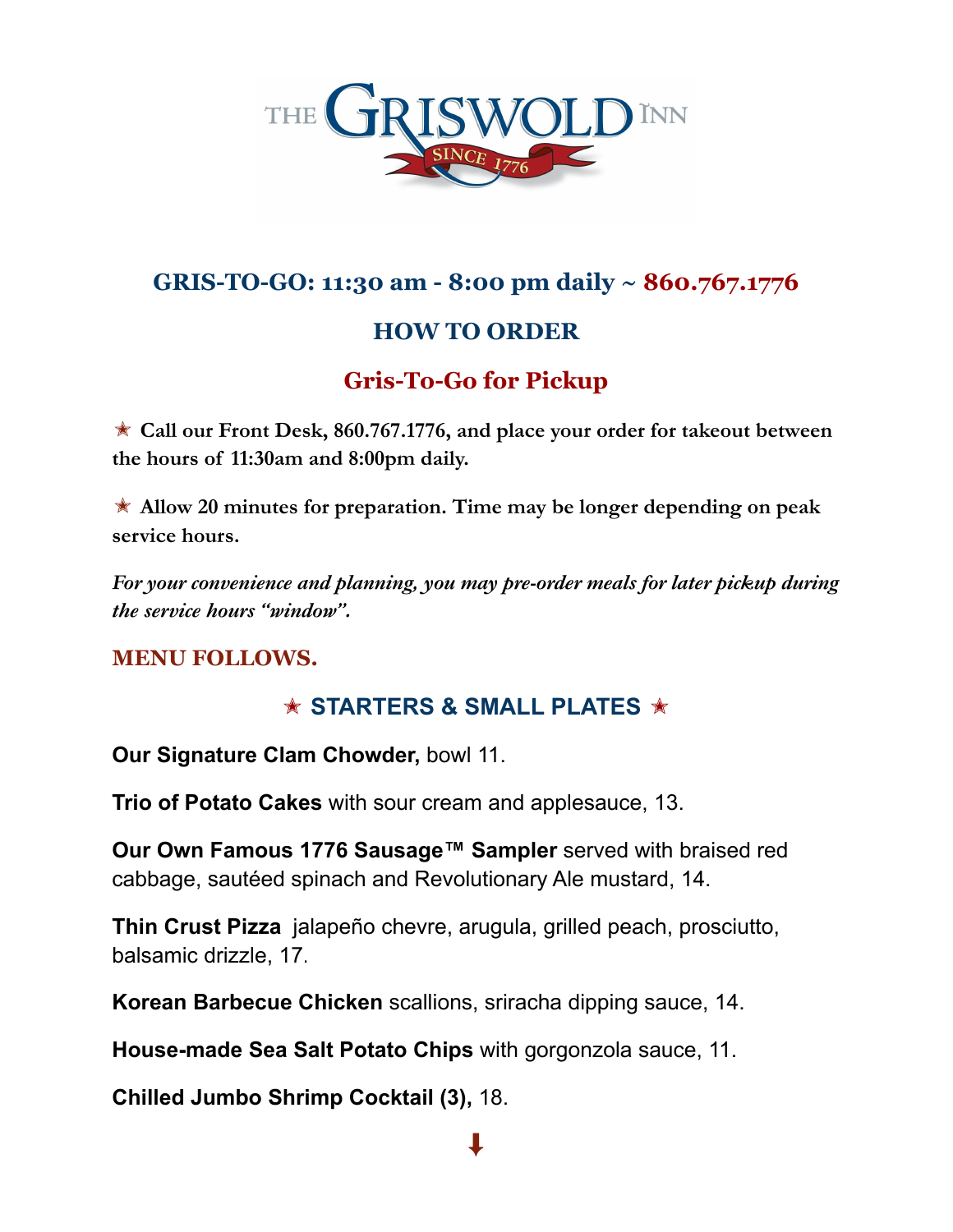

## ✭ **SALADS** ✭

**Cobb Salad** herb-grilled chicken, Romaine lettuce, avocado, Applewood-smoked bacon,hard-boiled egg, grape tomatoes, blue cheese dressing, 19.

**Additions for salads below:**

**Herb-grilled Chicken +10. Garlic Marinated Shrimp +12. Seared Flat Iron Steak +15. Seared Salmon +15.**

**Gris Grain Bowl** quinoa, grape tomatoes, avocado, cucumber, pickled red onion, feta cheese, roasted red pepper vinaigrette, 14.

**Mesclun Greens** with goat cheese, dried cranberries, honey pistachios, white balsamic vinaigrette, 17.

**Garden Salad** mesclun greens, English cucumber, carrots, croutons and our original Garlic Asiago dressing, 10.

**Caesar Salad** Romaine lettuce, Asiago cheese, house-made croutons, Caesar dressing, 15.

**Summer Arugula Salad** feta cheese, candied ginger, pineapple, citrus roasted almonds, mango vinaigrette, 18.

**Boston Bibb Burrata Salad** heirloom tomatoes, basil pesto, toasted pine nuts, white balsamic reduction, 20.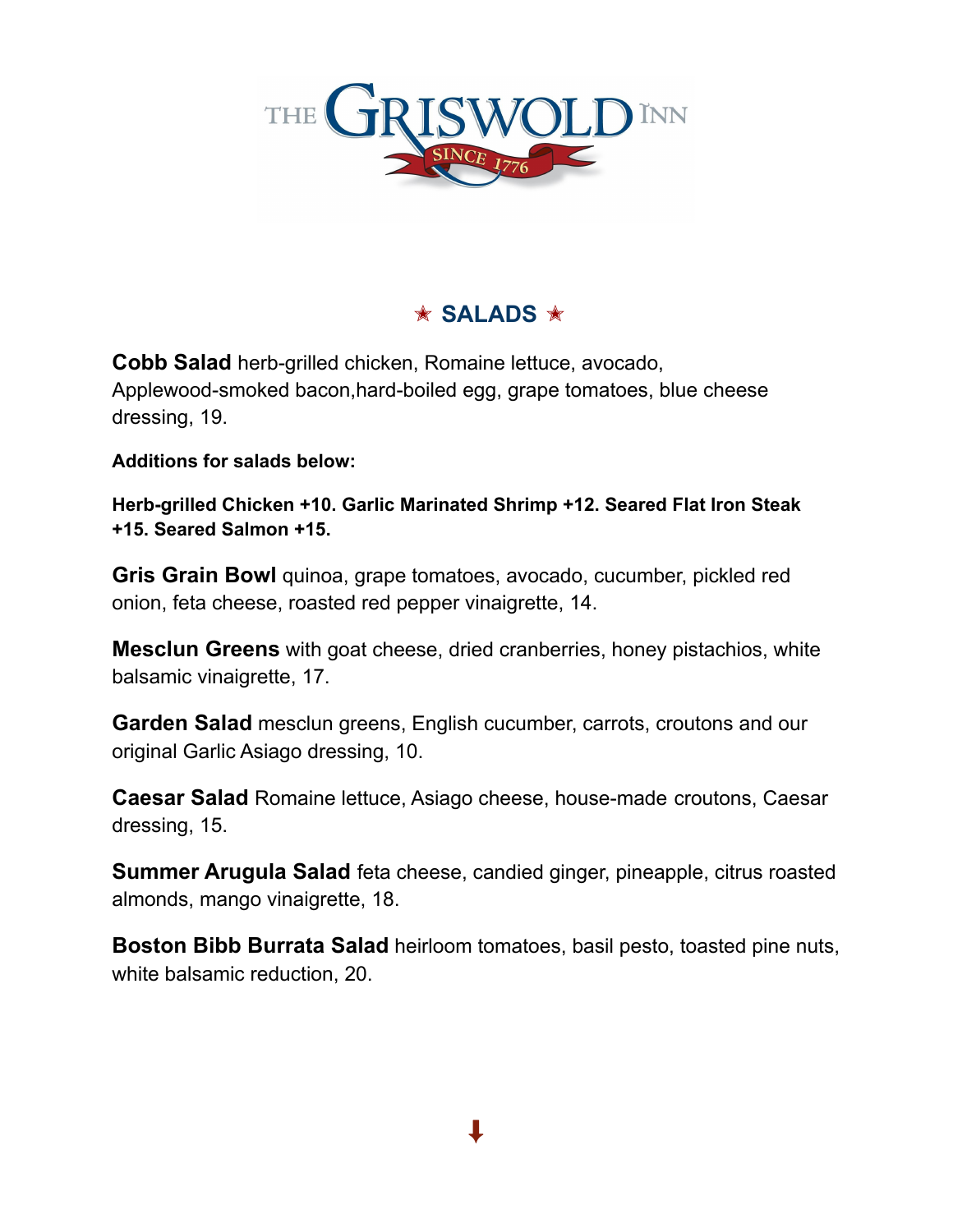

# ✭ **SANDWICHES** ✭

*Sandwiches are served with a choice of side salad or Griswold Inn potato chips. Substitute French fries +2.*

**French Dip** shaved steak, balsamic caramelized onions, provolone, au jus, bon me bun, 22.

**Roasted Turkey** Applewood-smoked bacon, cheddar, avocado, lettuce, tomato, sriracha aioli on toasted ciabatta, 19.

**Corned Beef Reuben** thick-sliced marbled rye, braised kraut, melted Gruyère, Thousand Island Dressing, 21.

**Grilled Angus Burger** on toasted brioche bun with lettuce, tomato, choice of cheese and dill pickle, 19.50

**Blackened Chicken Brioche** swiss, bacon, lettuce, tomato and garlic aioli on brioche bun, 19.

## ✭ **LUNCH ENTRÉES** ✭

#### *\*Available between 11:30 and 2:30\**

**Faroe Island Salmon** jasmine rice and peas, sauteed spinach, grilled corn salsa, avocado mousse, 32.

**Crispy Pork Cutlet** summer slaw, grilled peach chutney, chipotle barbeque drizzle, 24.

**Emperor Salad** grilled twin filet mignon medallions, baby arugula, crispy fingerlings, roasted asparagus, gorgonzola, pickled onion, heirloom grape tomato, roasted red pepper vinaigrette, 30.

 $\ddagger$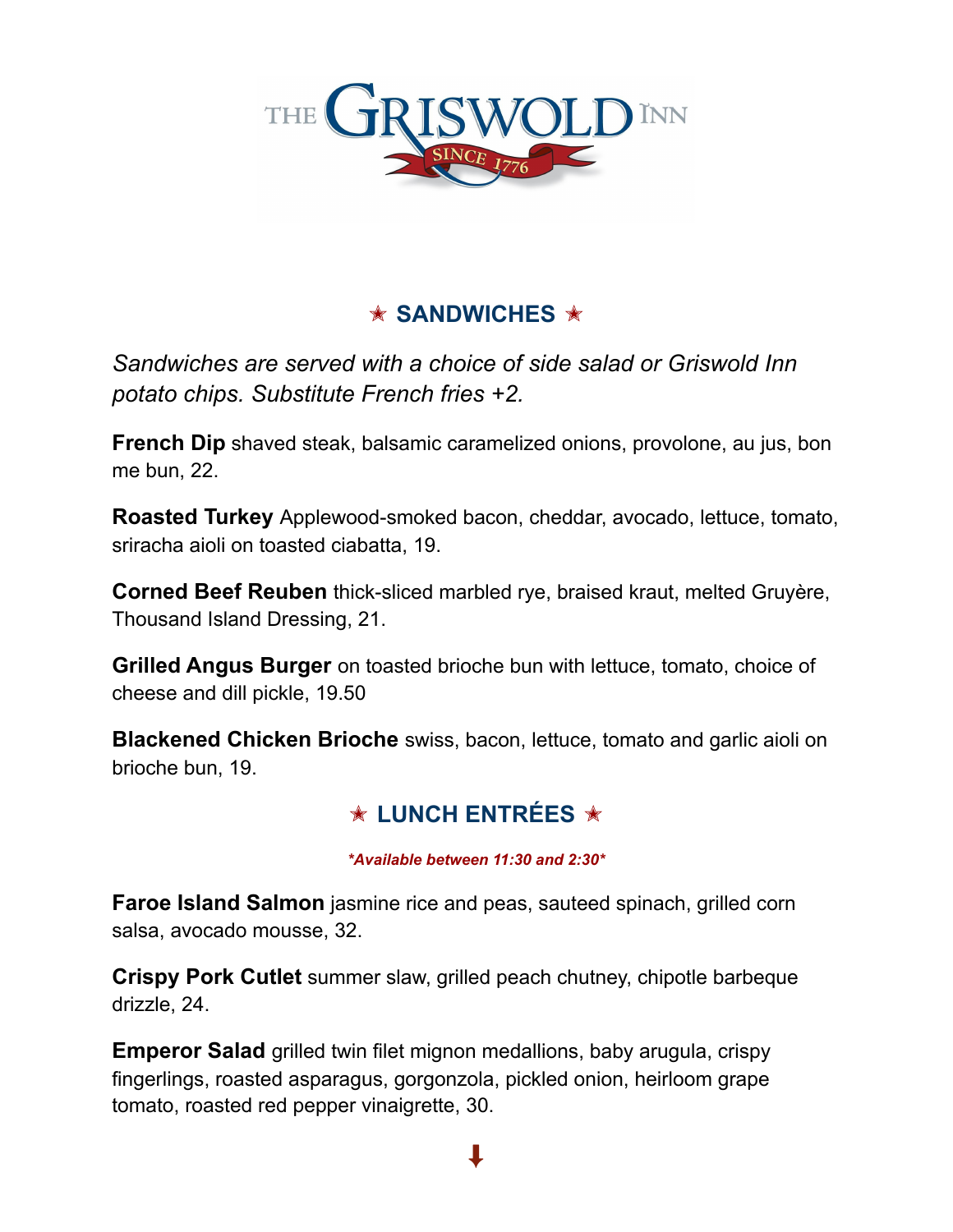

## ✭ **MAIN DISHES** ✭

#### *\*available after 5 PM\**

**Three Cheese Tortellini** grape tomatoes, artichoke hearts, baby spinach, feta, basil pesto, 23.

**Add: Herb-grilled Chicken +10. Garlic Marinated Shrimp +12. Seared Flat Iron Steak +15. Seared Salmon +15.**

**Faroe Island Salmon** bourbon glazed, with crispy dill fingerling potatoes, roasted asparagus, 32.

**Baked Cod with Gremolata Crust**, grilled artichoke, heirloom tomato, baby spinach, whipped potato, 34.

**Carved Bistro Steak** white truffle-laced pomme frites, haricot verts, red wine jus, 36.

**Slow-cooked Baby Back Ribs**, bacon and green onion fingerling potato salad, charred corn on the cob, 29

**Boneless Short Ribs of Beef** veal demi, spinach, whipped potato, 42

**Trio of Filet Mignon Medallions** potato two ways, baby bellas, asparagus, gorgonzola-peppercorn-cognac compound butter, 46.

**Crispy Pork Cutlets** Summer slaw, grilled peach chutney, chipotle barbecue drizzle, 28.

**Grilled Prawns** lemon scented jasmine rice and peas, pickled jicama, grilled pineapple salad, white miso and gochujang emulsion, 32.

 $\ddag$